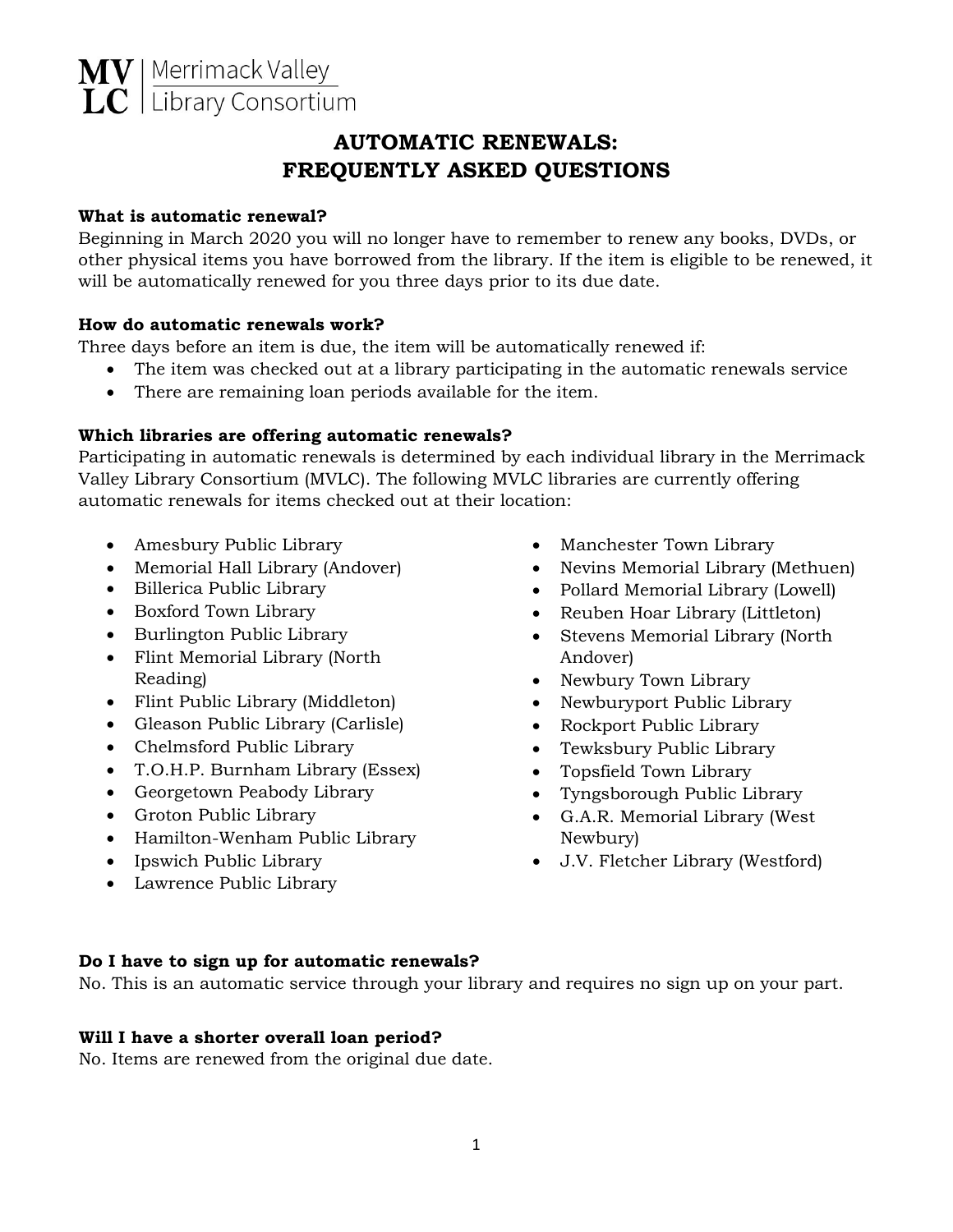#### **Which items automatically renew?**

Most physical items borrowed (books, DVDs, audiobooks, music CDs) are eligible for up to two automatic renewals. Exceptions may vary based on each lending library's policies.

#### **What items are NOT eligible for automatic renewal?**

Common reasons why an item cannot be renewed include:

- There is a waiting list
- The item has reached its renewal limit
- Your account is blocked due to overdue items and/or bills owed
- The item belongs to a collection that does not allow auto renewals (such as nonrenewable "Hot Titles," digital content, and items lent by libraries outside MVLC)
- The item was checked out at a non-participating library.

# **If an item did not automatically renew and I don't return it on time, are there still fines?**

If the library where you borrowed the item has fines or fees, then they will still be applied to overdue items.

#### **What is the renewal limit?**

Renewal limits vary by item. However, most eligible items will be automatically renewed up to two times.

#### **Will my Interlibrary Loan (ILL) items, like ComCat, be automatically renewed?**

No, per statewide policy, these items may not be renewed.

# **Will I get a notice that items have been renewed?**

Yes, if you have opted in to receive email notifications, you will receive a courtesy renewal notice via email three days before the item's due date. The notice will provide the new due dates for each item and the number of renewals used. You will also be notified of any items that weren't renewed and the reason(s) they were not eligible for auto renewal. To ensure you receive these notices, please check that your contact information is current in your account. Speak with a library staff member if you have any questions about how to update your contact information.

# **What if I don't want the items renewed? Is it optional?**

Auto-renewals will occur automatically for any eligible items as long as the library account is in good standing. You cannot opt out of auto-renewals, but of course, you can return items as soon as you are finished with them, regardless of due date.

# **Can I still manually renew materials whenever I want?**

No. Patrons can only renew items in the online catalog three days prior to their due date. This limitation is in place for all libraries, even ones not currently participating in auto-renewals. Patron may contact a library if they need a renewal before this three-day period.

# **Why would I want to manually renew an item if they renew automatically?**

The system will automatically attempt to renew your borrowed item three days before the due